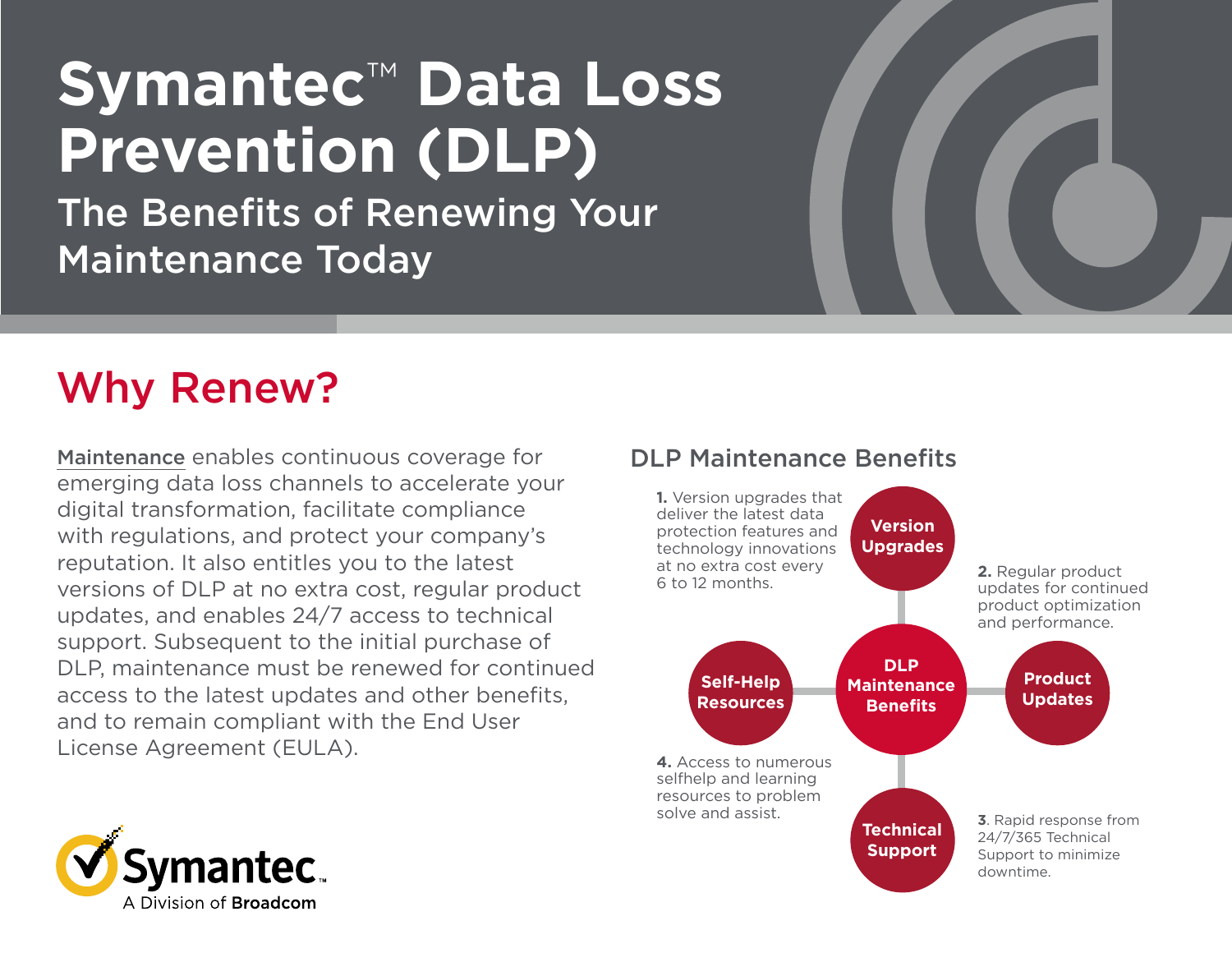

### Version Upgrades

### Don't Miss These New Features in DLP 15.7

Running the latest version is vital for ongoing data protection, supportability, performance, and is available with your subscription at no extra cost.

DLP 15.7 brings you new and improved versions of the features you rely on in an easy-to-use package. See why upgrading makes sense for organizations currently running older versions of DLP:

#### **• File upload monitoring for Office**  2019 and Office 365. Get added

visibility into sensitive content users are saving from Microsoft Office 2019 and Office 365 applications to OneDrive, SharePoint, and WebDAV locations.

**• New and updated policy templates and data identifiers.** Save time

defining keywords and policies with over 50 new policy templates and data identifiers, including a policy template for the new California Consumer Privacy Act (CCPA) and European data identifiers for the General Data Protection Regulation (GDPR).

#### **• Fast, incremental indexing for Exact Match Data Identifiers (EMDI).**

Significantly speed up the process of fingerprinting your EMDI data source files by reindexing only the data that has been changed or created since the last successful index.

- **• Optimized grid scanning for file systems.** Reduce the idle time of your DLP system and run at full capacity by allowing busy DLP Network Discover detection servers to join ongoing grid scans as soon as they become available.
- **• New set of incident reporting REST APIs.** Integrate DLP incident data with other applications or systems to provide dynamic reporting, create a custom incident remediation process, or support business processes that rely on DLP incidents.
- **• Expanded platform support.** The DLP Agent adds support for Windows Server 2019 and macOS 10.15.
- **• Expanded packet capture support.**  DLP Network Monitor detection servers support the Npcap packet capture library for Windows as an alternative to WinPcap.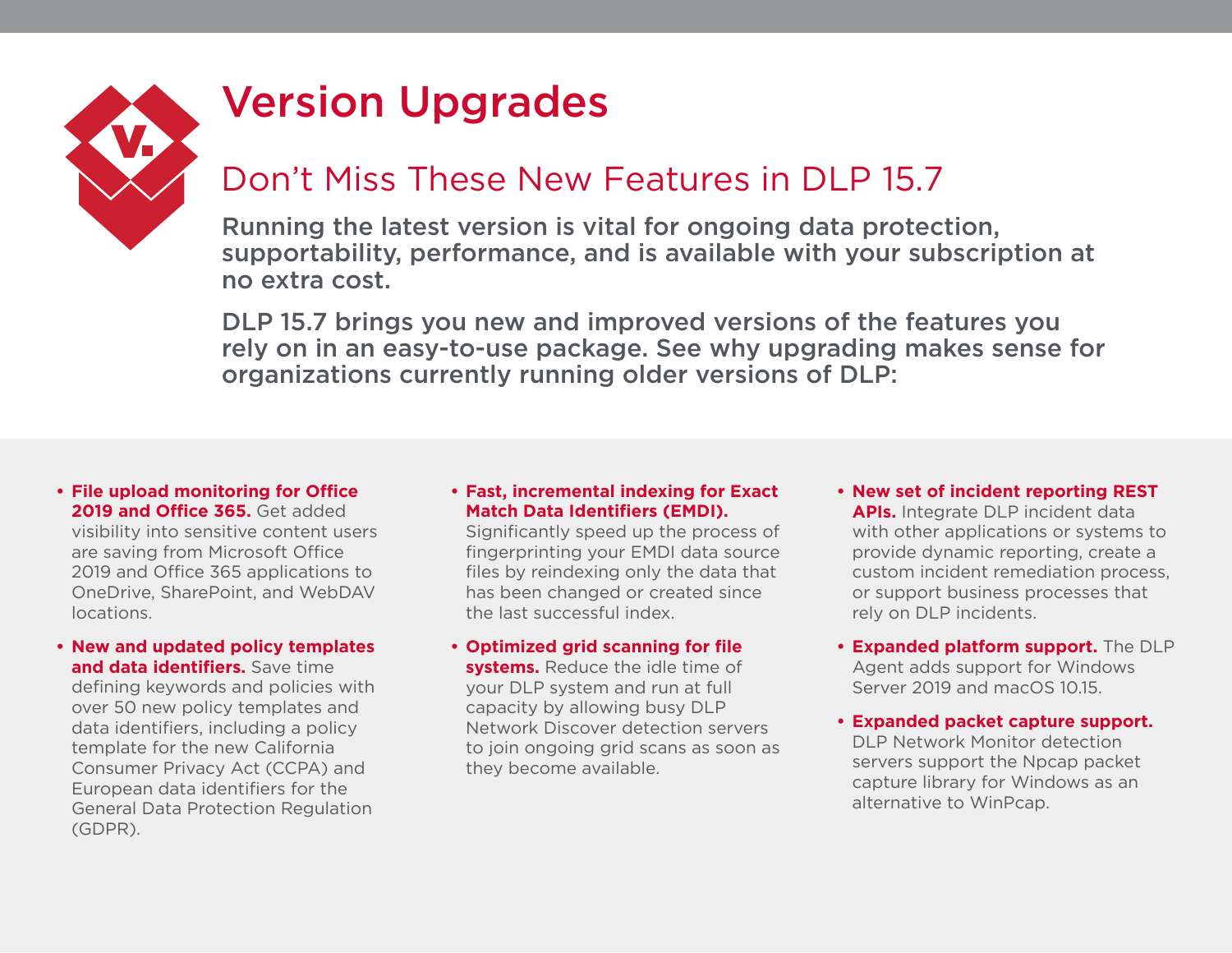

### Product Updates

Regular software updates, enhancements, bug fixes, and patches via regular maintenance packs and minor releases that do the following:

- Enable Symantec security products to work optimally, adapt to technology and operating system changes, and provide ongoing product stability.
- Provide support for any new, and changes to existing, industry standards and regulations on data privacy and security that impact the ability to remain compliant.
- The more up-to-date Symantec DLP is, the better it will function, evolve, and adapt.



### Technical Support

Current Maintenance provides Essential Support. This offers:

- An award winning, global support organization
- 24×7 technical support by phone (Severity 1) or through the Broadcom Customer Support Portal (Severity 2, 3, and 4)
- Global reach with continuous support for Severity 1 cases